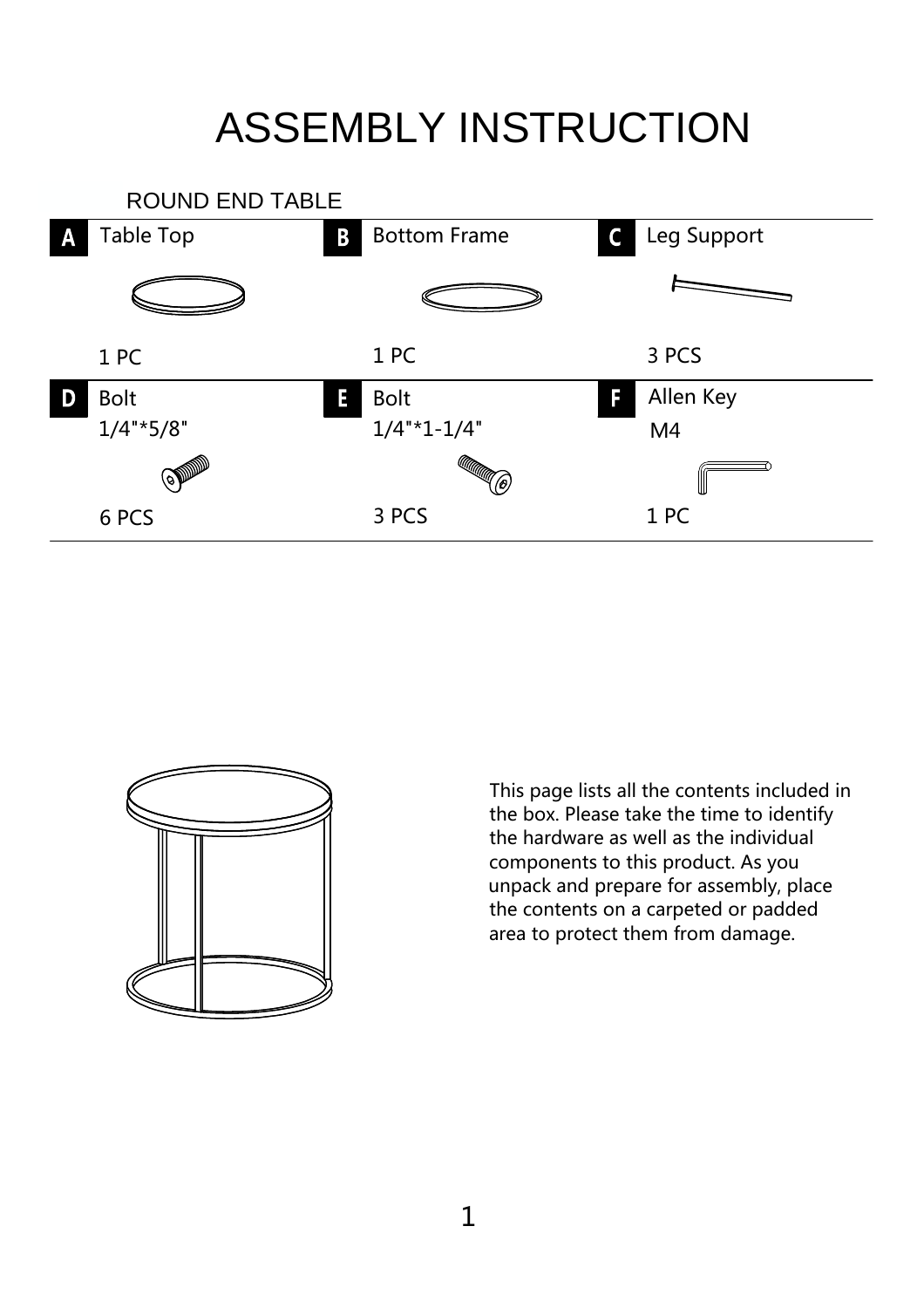Attach Leg Support (C) to Table Top (A) using Bolt (D) with Allen Key (F).  $\mathbf{1}$ **Note: At this stage, do not fully tighten the Bolts.**



Attach Bottom Frame (B) to Leg Support (C) using Bolt (E) with Allen Key (F).  $\overline{2}$ **Note: At this stage, tighten all Bolts at all joints fully in a sequential manner.**



Adjust the Pre-installed Levelers at the Bottom Frame (B) until the End Table is level  $\overline{3}$ with the ground.



Cleaning & Care

Treat surface with care. Surface is resistant to scratches but is not scratch resistant. Clean surfaces with a dry or damp soft cloth. Do not use abrasive cleaners. Hardware may loosen over time. Periodically check that all connections are tight.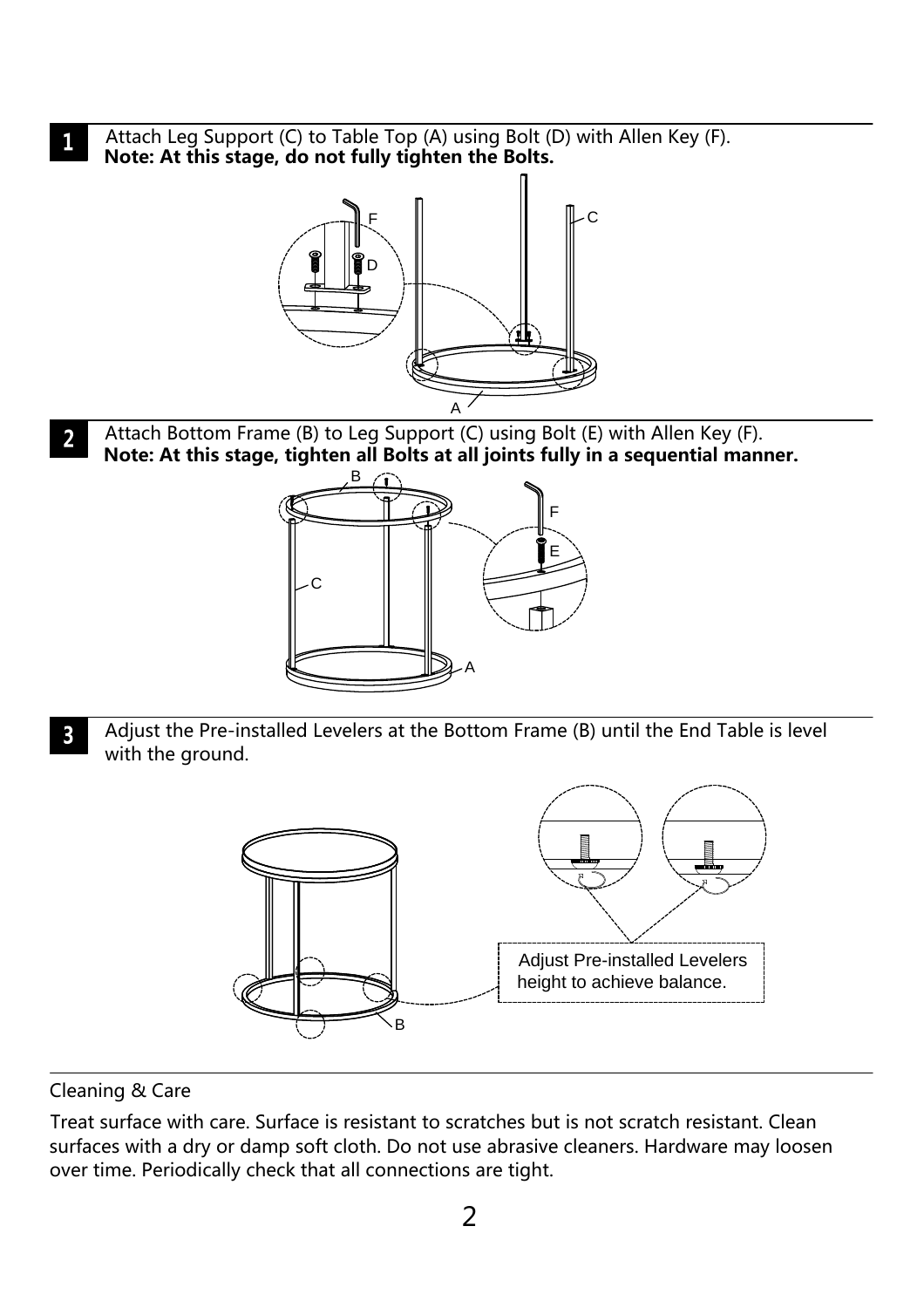## ASSEMBLY INSTRUCTION





This page lists all the contents included in the box. Please take the time to identify the hardware as well as the individual components to this product. As you unpack and prepare for assembly, place the contents on a carpeted or padded area to protect them from damage.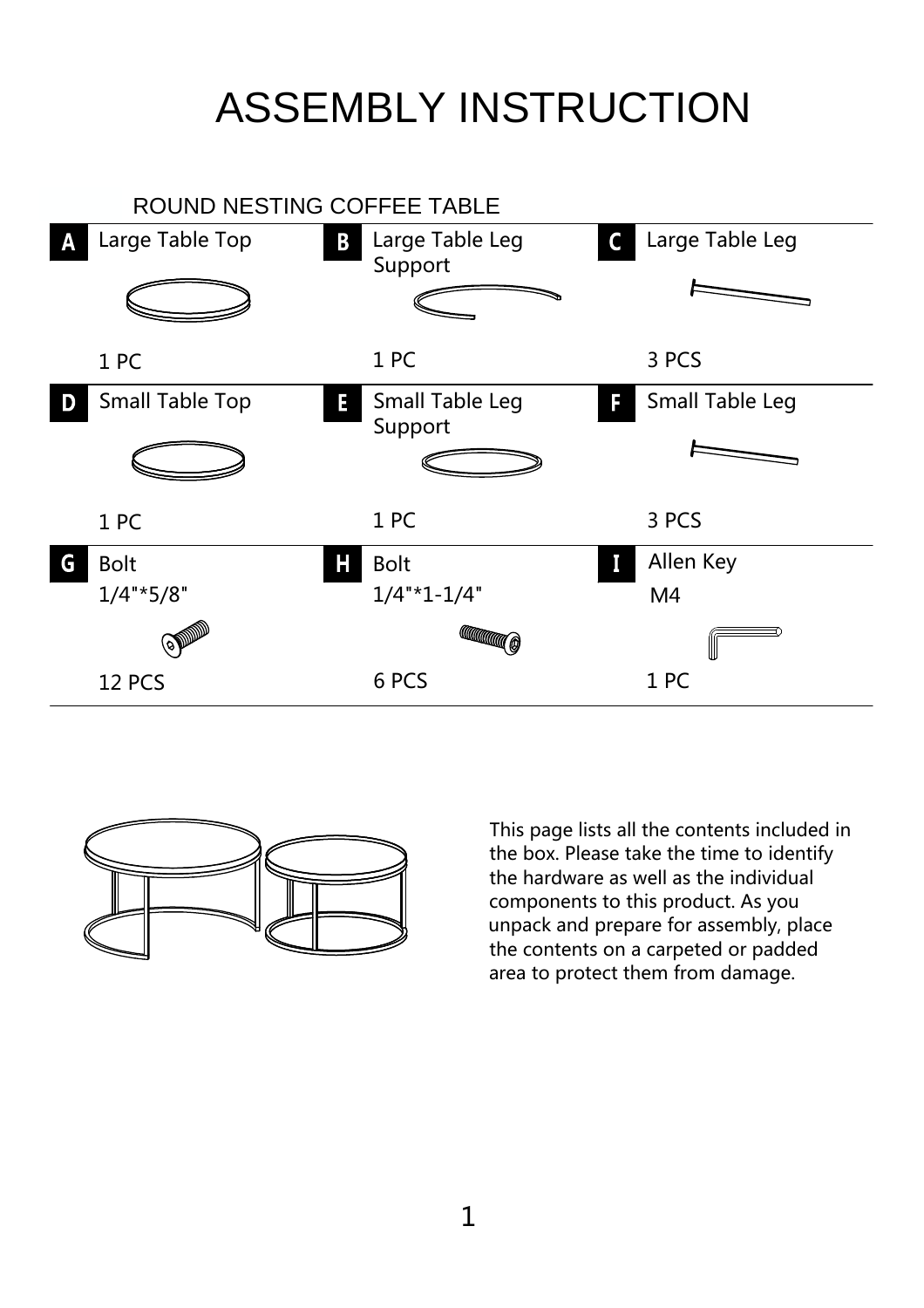Attach Large Table Leg (C) to Large Table Top (A) using Bolt (G) with Allen Key (I).  $\mathbf{1}$ **Note: At this stage, do not fully tighten the Bolts.**



Attach Large Table Leg Support (B) to Large Table Leg (C) using Bolt (H) with Allen Key (I).  $\overline{2}$ **Note: At this stage, tighten all Bolts at all joints fully in a sequential manner.**



Attach Small Table Leg (F) to Small Table Top (D) using Bolt (G) with Allen Key (I).  $\mathbf{3}$ **Note: At this stage, do not fully tighten the Bolts.**